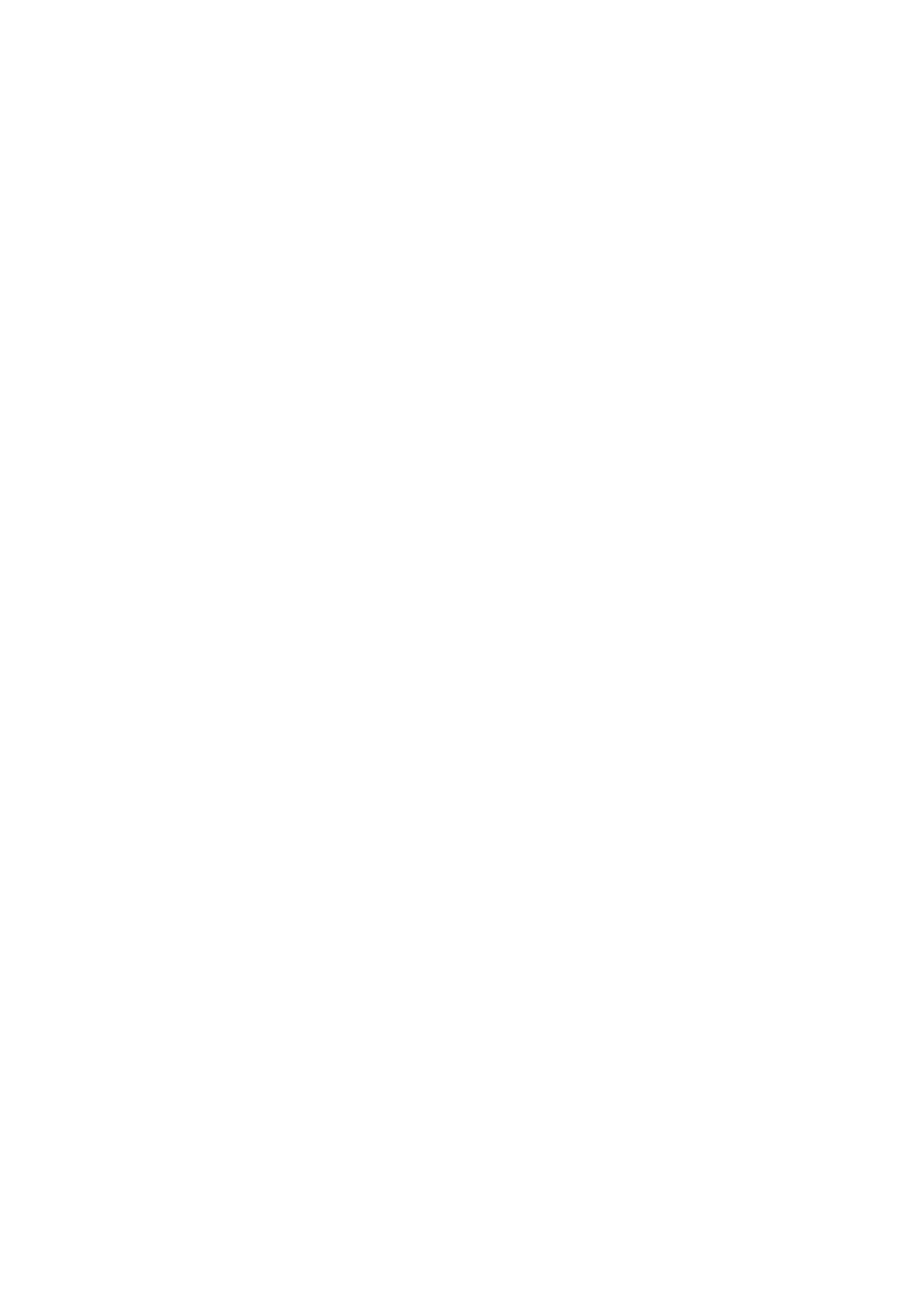# **Preparation**

Grace, mercy and peace from God our Father and the Lord Jesus Christ be with you.

**All And also with you**

O Lord, open our lips

### **All and our mouth shall proclaim your praise.**

*The shortened Benedicite is said*

**All Bless the Lord all you works of the Lord: sing his praise and exalt him for ever. Bless the Lord you heavens: sing his praise and exalt him for ever. Bless the Lord you angels of the Lord: sing his praise and exalt him for ever. Bless the Lord all people on earth: sing his praise and exalt him for ever. O people of God bless the Lord: sing his praise and exalt him for ever. Bless the Lord you priests of the Lord: sing his praise and exalt him for ever. Bless the Lord you servants of the Lord: sing his praise and exalt him for ever. Bless the Lord all you of upright spirit: bless the Lord you that are holy and humble in heart.**

**Bless the Father, the Son and the Holy Spirit: sing his praise and exalt him for ever.**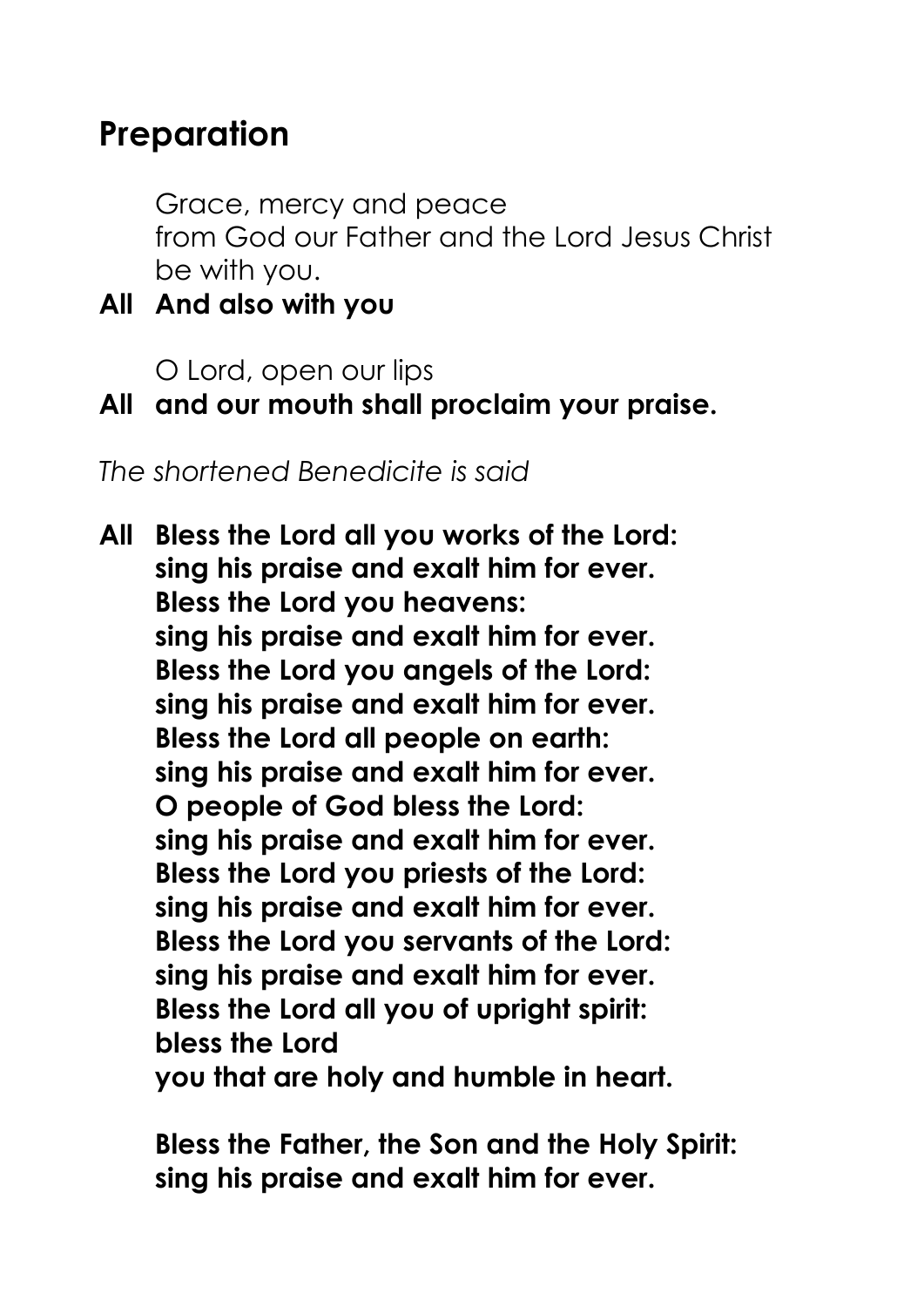*This opening prayer may be said*

The night has passed, and the day lies open before us; let us pray with one heart and mind.

*Silence is kept.*

As we rejoice in the gift of this new day, so may the light of your presence, O God, set our hearts on fire with love for you; now and for ever.

**All Amen.**

# **The Word of God**

*The appointed psalmody is said.*

*Each psalm or group of psalms may end with*

**All Glory to the Father and to the Son and to the Holy Spirit; as it was in the beginning is now and shall be for ever. Amen.**

*The first Scripture reading, ending with*

This is the word of the Lord

**All Thanks be to God**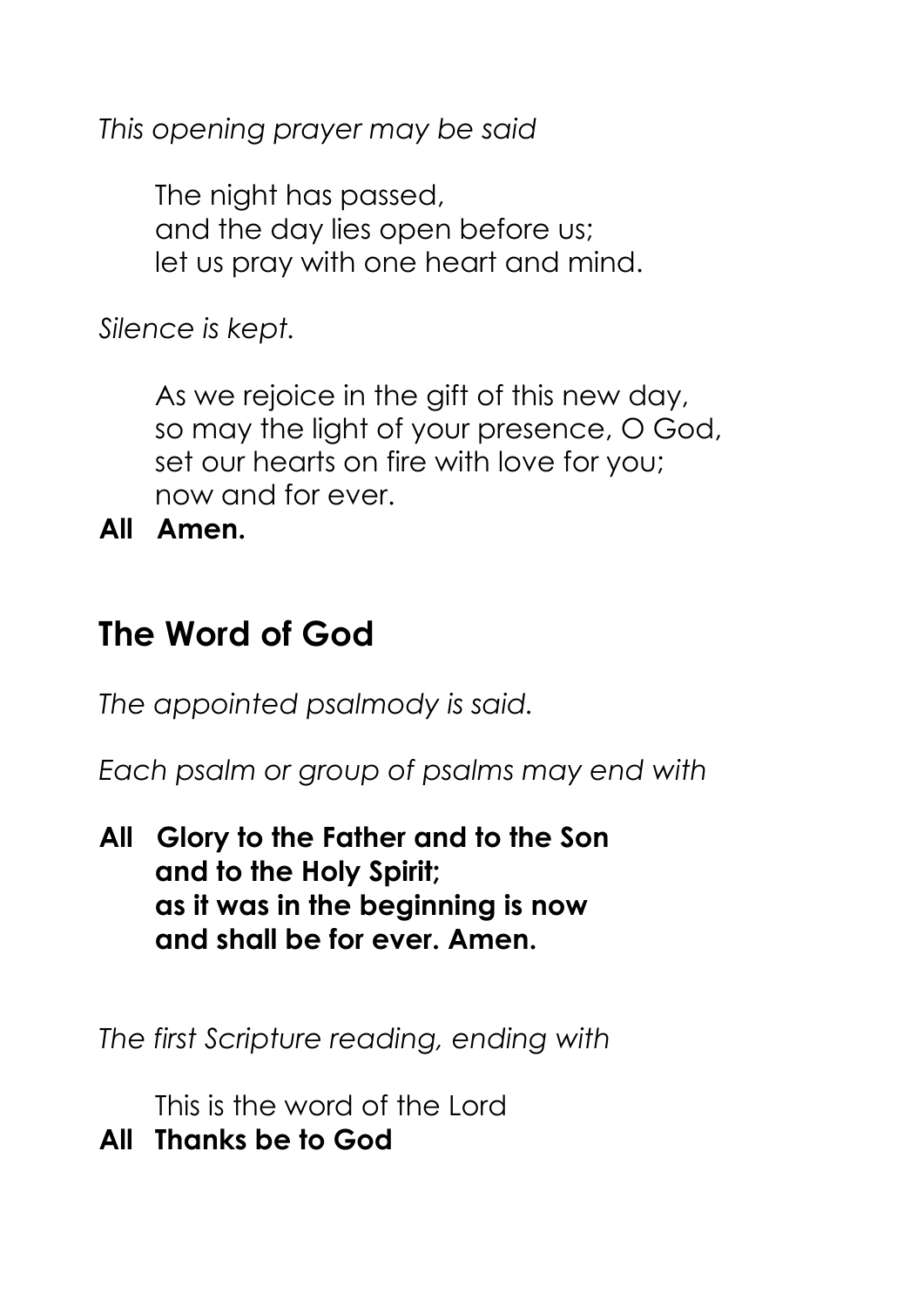*A Song of David may be said.*

**All Blessed are you, God of Israel, for ever and ever, for yours is the greatness, the power, the glory, the splendour and the majesty. Everything in heaven and on earth is yours; yours is the kingdom, O Lord, and you are exalted as head over all. Riches and honour come from you and you rule over all. In your hand are power and might; yours it is to give power and strength to all. And now we give you thanks, our God, and praise your glorious name. For all things come from you, and of your own have we given you.**

*1 Chronicles 29.10b-13,14b*

**All Glory to the Father and to the Son and to the Holy Spirit; as it was in the beginning is now and shall be for ever. Amen.**

*The second Scripture reading, ending with*

This is the word of the Lord

**All Thanks be to God**

*Sermon*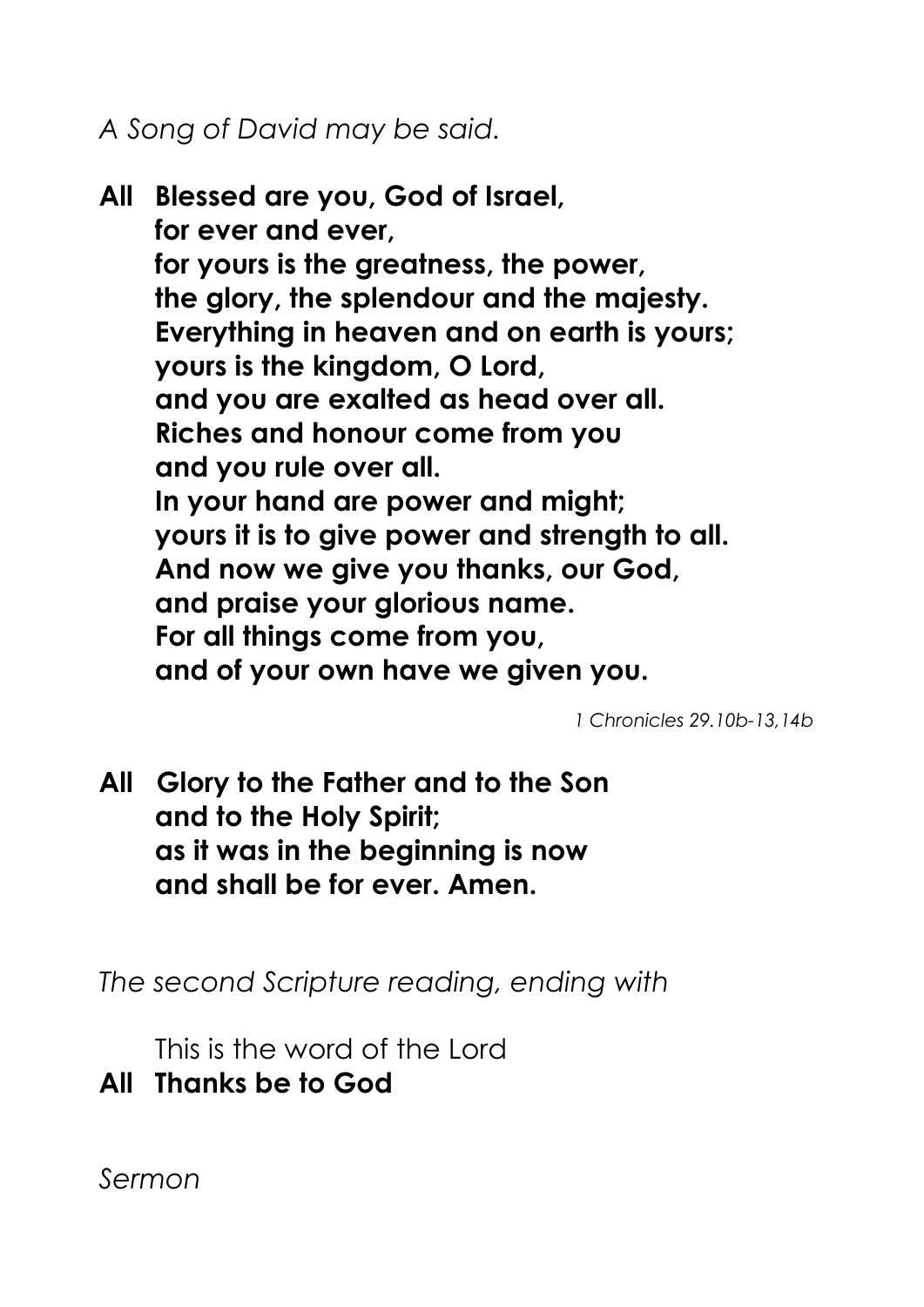*The Benedictus (The Song of Zechariah) is said.*

**All Blessed be the Lord the God of Israel, who has come to his people and set them free. He has raised up for us a mighty Saviour, born of the house of his servant David. Through his holy prophets God promised of old to save us from our enemies, from the hands of all that hate us, To show mercy to our ancestors, and to remember his holy covenant. This was the oath God swore to our father Abraham: to set us free from the hands of our enemies, Free to worship him without fear, holy and righteous in his sight all the days of our life.**

**And you, child, shall be called the prophet of the Most High, for you will go before the Lord to prepare his way, To give his people knowledge of salvation by the forgiveness of all their sins. In the tender compassion of our God the dawn from on high shall break upon us, To shine on those who dwell in darkness and the shadow of death, and to guide our feet into the way of peace.**

*Luke 1:68-79*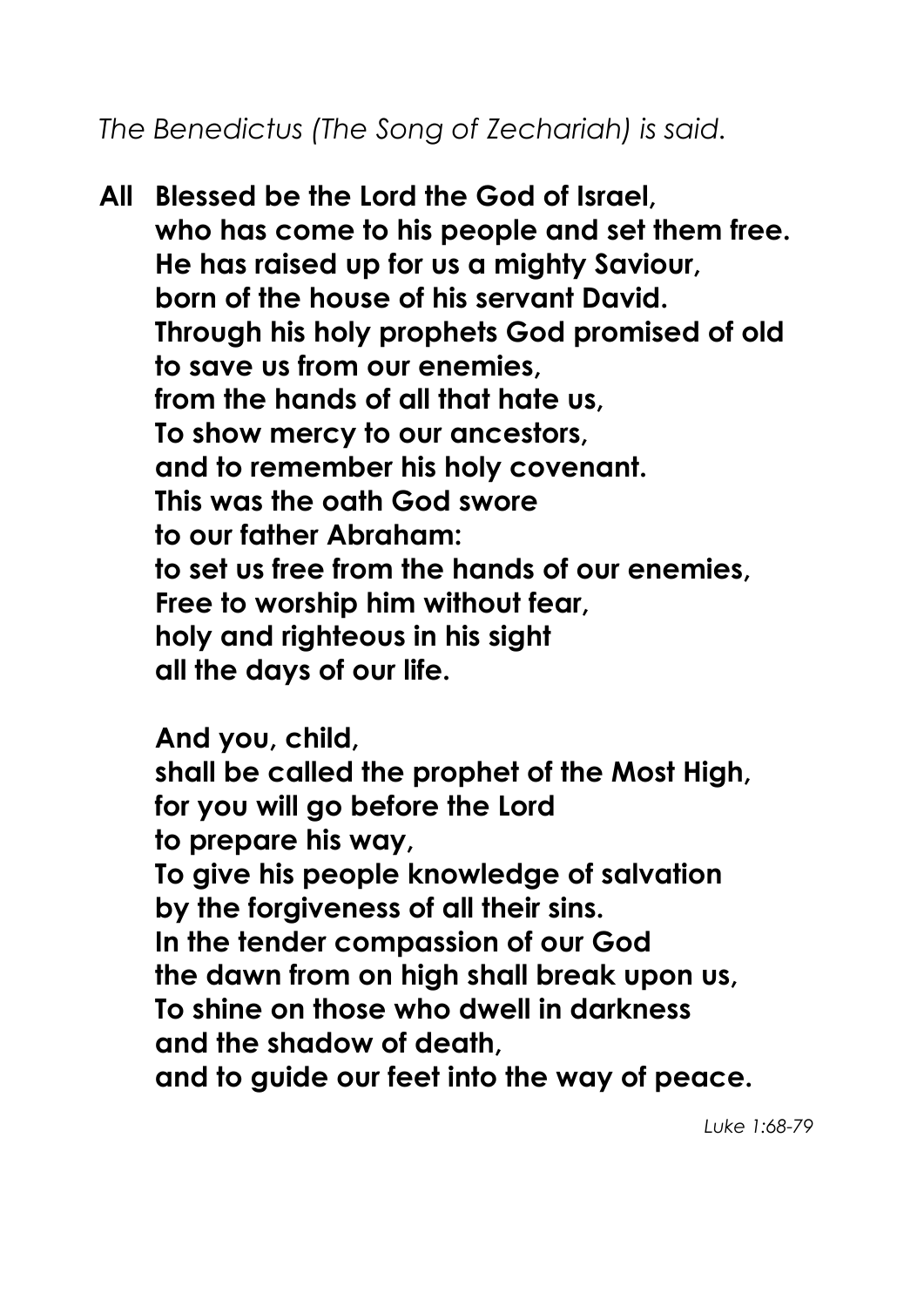**All Glory to the Father and to the Son and to the Holy Spirit; as it was in the beginning is now and shall be for ever. Amen.**

# **Prayers**

*We pray for the church and the world.*

*These responses may be used:*

Lord, in your mercy

#### **All hear our prayer.**

*And at the end:*

Merciful Father,

**All accept these prayers for the sake of Your Son, our Saviour, Jesus Christ. Amen.**

*Silence may be kept*

*The Collect of the day is said.*